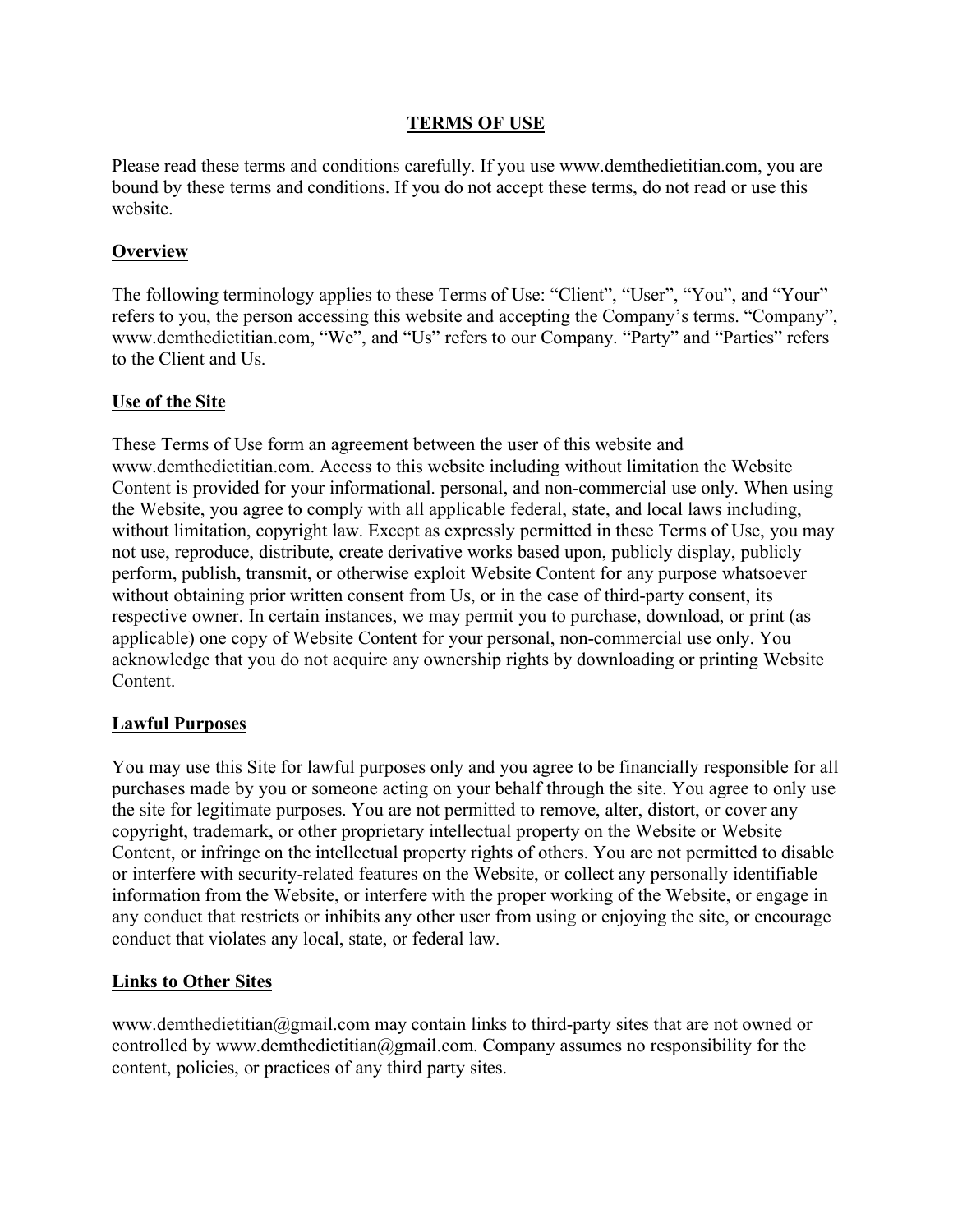## **Purchases**

By making a purchase through www.demthedietitian.com, you agree to pay for the goods or services listed and understand that no refund, replacement, return, or compensation can be claimed for the goods or services once the order has been placed.

## **Modification of Terms**

www.demthedietitian.com reserves the right to change these terms from time to time as it sees fit and your continued use of the site will signify your acceptance of any adjustment to these terms.

### **Notification of Changes**

If there are any changes to these Terms of Use, we will update the bottom of the page with the date last modified. It is your responsibility to review these terms often, as they are subject to change.

### **Disclaimer**

The information on this web site is provided on an "as is" basis and on an "as available" basis without warranty of any kind, either express or implied. To the fullest extent permitted by law, www.demthedietitian@gmail.com excludes all representations and warranties relating to this website and its contents, including in relation to any inaccuracies or omissions in this website.

#### **Limitation on Liability**

To the fullest extent permitted by law, [ENTER BUSINES NAME] excludes all liability for damages arising out of or in connection with your use of this website. This includes, without limitation, direct losses, losses of business profits, damage to data or software, and any other direct or indirect, consequential and incidental damages. Your exclusive remedy for all the foregoing shall be limited to the amount actually paid by You to Us or \$100 USD if You haven't purchased anything through Us.

#### **Indemnification**

You agree to indemnify and hold harmless www.demthedietitian@gmail.com and its employees, agents, affiliates, subsidiaries, and their related companies from and against any and all claims, liabilities, damages arising out of your use of www.demthedietitian@gmail.com.

#### **Intellectual Property**

www.demthedietitian.com and Website Content, including any derivative works, including but not limited to, all text, illustration, files, images, graphics, videos, photographs, information, content, materials, products, services, URL's documentation, and interactive features (collectively, "Website Content") and all intellectual property rights are owned by www.demthedietitian.com, doing business as www.demthedietitian.com. Additionally, all trademarks, services marks, trade names, and trade dress that may appear on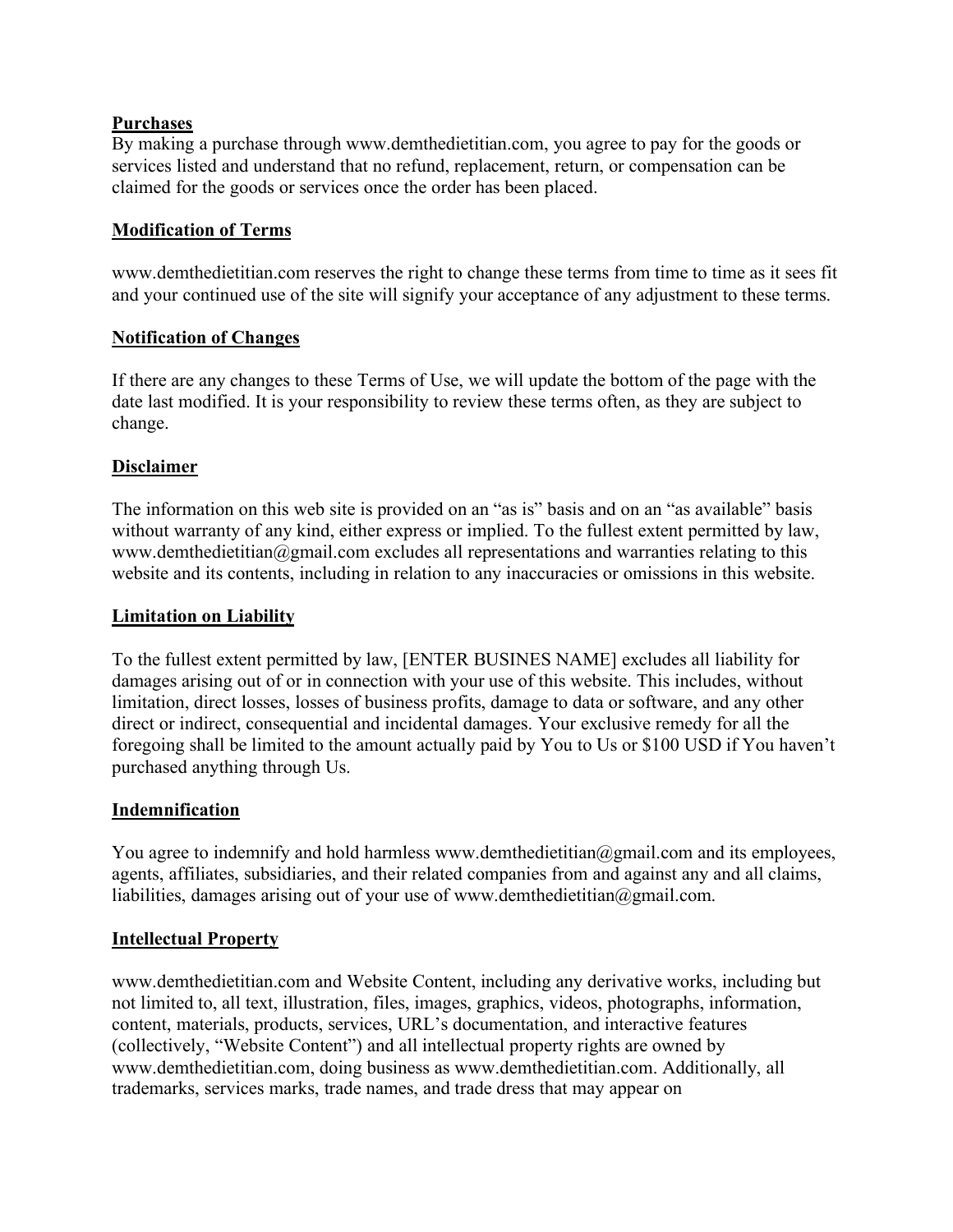www.demthedietitian.com are owned by Us. Except for the limited use rights granted to you in these Terms of Use, you shall not acquire any right, title, or interest in the www.demthedietitian@gmail.com or any Website Content. Any rights not expressly granted in these Terms of Use are expressly reserved.

## **Assignment**

These Terms of Use are not assignable, delegable, or transferable by you. Any such assignment by you is invalid.

## **Severability**

If any term, provision, covenant, or condition of these Terms of Use are held by a court of competent jurisdiction to be invalid or unenforceable, the rest of the Agreement shall remain in full force and effect and shall in no way be affected or invalidated.

## **Governing Law**

This Agreement shall be governed, construed, and interpreted in accordance with the laws of the State of [ENTER STATE]. Both Parties agree to submit to the jurisdiction of and venue in the State of [ENTER STATE]. Should any claim or controversy arise between the Parties under the terms of this Agreement, such a claim or controversy shall be resolved only in the State of [ENTER STATE].

## **Dispute Resolution**

In the event of a dispute regarding your use of this website or arising under this Agreement, the Parties agree that after receipt of notice of such dispute, the Parties shall in good faith discuss the dispute and seek a resolution. If the matter has not been resolved within 30 business days after commencement of such good faith discussions, either Party may assert its rights to the fullest extent permitted under law.

# **Waiver**

No waiver of any provision of these Terms of Use by www.demthedietitian@gmail.com shall be deemed, or shall constitute, a waiver of any other provision, nor shall the failure of www.demthedietitian@gmail.com to enforce the provisions of these Terms of Use be construed as a present or future waiver of any of the provisions of these Terms of Use, nor in any way affect the validity of either www.demthedietitian@gmail.com right to enforce each and every such provision at any and all times thereafter.

## **Effect of Headings**

The subject headings of the paragraphs and subparagraphs of these Terms of Use are included for convenience and shall not affect the construction or interpretation of any of its provisions.